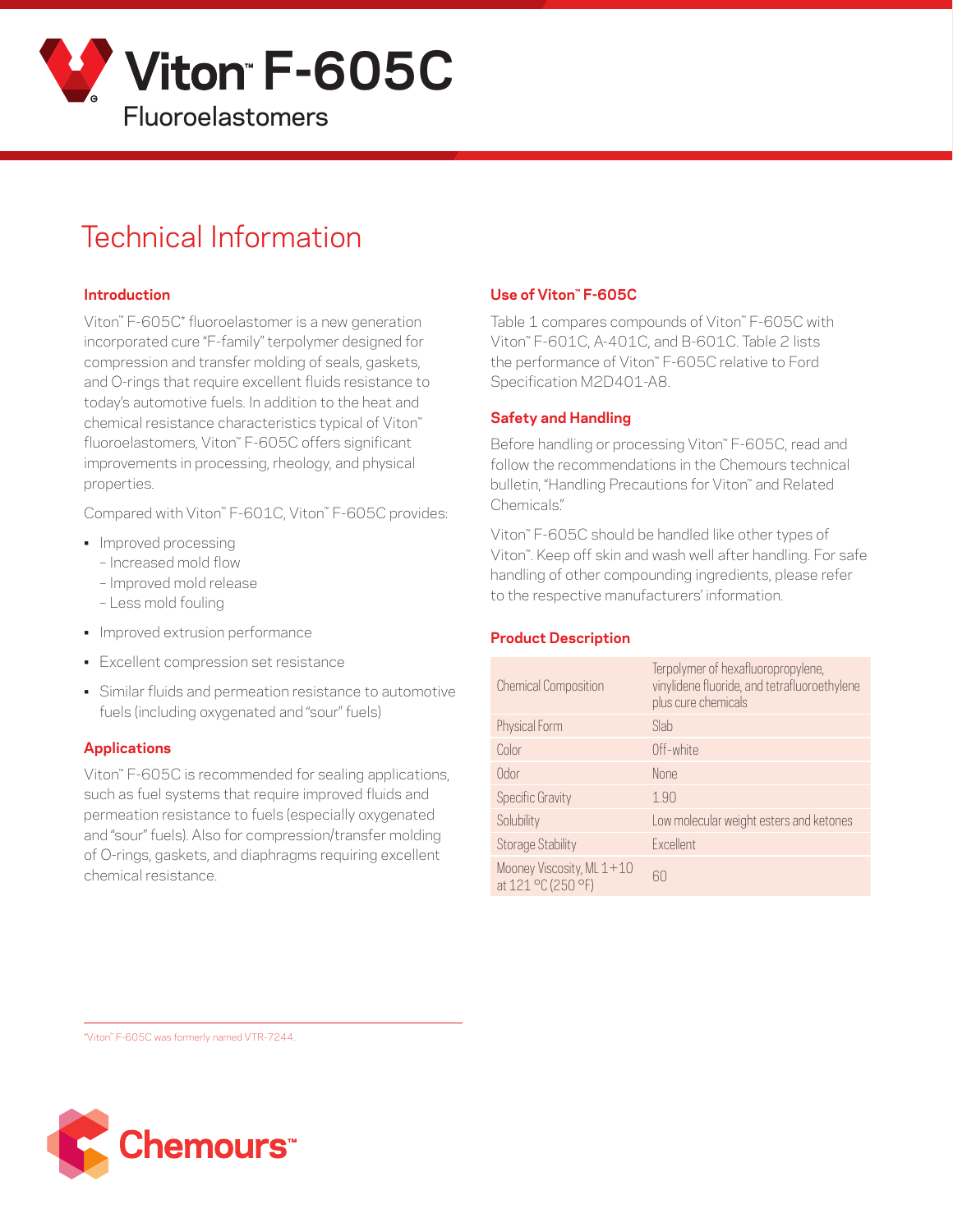## **Table 1. Performance of Viton™ F-605C in Typical Compounds**

|                                                                                            | Viton" F-605C    | Viton" F-601C                                                               | Viton" A-401C | Viton" B-601C |  |
|--------------------------------------------------------------------------------------------|------------------|-----------------------------------------------------------------------------|---------------|---------------|--|
| Viton" F-605C                                                                              | 100              |                                                                             |               |               |  |
| Viton" F-601C                                                                              |                  | 100                                                                         |               |               |  |
| Viton" A-401C                                                                              |                  |                                                                             | 100           |               |  |
| Viton" B-601C                                                                              |                  |                                                                             |               | 100           |  |
| High Activity Magnesium Oxide                                                              | $\sqrt{3}$       | 3                                                                           | 3             | 3             |  |
| Calcium Hydroxide                                                                          | $\boldsymbol{6}$ | $\boldsymbol{6}$                                                            | 6             | $6\,$         |  |
| Carnauba Wax                                                                               | $\mathbf 1$      | $1\,$                                                                       | $\mathbf 1$   | $\mathbf 1$   |  |
| MT Black (N990)                                                                            | 30               | 30                                                                          | 30            | 30            |  |
| <b>Stock Properties</b>                                                                    |                  |                                                                             |               |               |  |
| Mooney Scorch, MS at 121 °C (250 °F)                                                       |                  |                                                                             |               |               |  |
| Minimum, in Ib                                                                             | 61               | 55                                                                          | 69            | 55            |  |
| 5 pt rise, min                                                                             | 17.8             | >30                                                                         | >15.7         | >30           |  |
| 10 pt rise, min                                                                            | 24.0             |                                                                             | >30           |               |  |
| ODR at 177 °C (350 °F), Microdie, 3° arc, 12 min                                           |                  |                                                                             |               |               |  |
| $M_L$ , in $Ib$                                                                            | 21               | 16                                                                          | 16            | 22            |  |
| $T_s$ 2, min                                                                               | 1.5              | 2.6                                                                         | 2.1           | 2.7           |  |
| $T_c90$ , min                                                                              | 4.3              | 6.1                                                                         | 3.7           | 6.1           |  |
|                                                                                            | 93               | 85                                                                          | 122           | 106           |  |
| $M_c90$ , in Ib                                                                            |                  |                                                                             |               |               |  |
| $M_H$ , in Ib                                                                              | 101              | 93                                                                          | 133           | 115           |  |
| MDR 2000 at 177 °C (350 °F), Microdie, 0.5 arc, 6 min                                      |                  |                                                                             |               |               |  |
| $M1$ , in Ib                                                                               | $\overline{c}$   | $\overline{c}$                                                              |               |               |  |
| $T_s2$ , min                                                                               | 1:11             | 2:04                                                                        |               |               |  |
| T'50, min                                                                                  | 1:54             | 2:46                                                                        |               |               |  |
| T'90, min                                                                                  | 3:02             | 3:40                                                                        |               |               |  |
| $M_H$ , in $Ib$                                                                            | 28               | 25                                                                          |               |               |  |
| <b>Vulcanizate Properties</b>                                                              |                  |                                                                             |               |               |  |
|                                                                                            |                  | Slabs cured: 10 ft at 177 °C (350 °F); post-cured: 24 hr at 232 °C (450 °F) |               |               |  |
| Stress/Strain at 23 °C (73 °F)-Original, Post-Cured                                        |                  |                                                                             |               |               |  |
| 100% Modulus, MPA (psi)                                                                    | 6.1(885)         | 6.9(995)                                                                    | 7.0(1010)     | 6.7(975)      |  |
| Tensile Strength, MPa (% change)                                                           | 14.9 (2,160)     | 15.2 (2,200)                                                                | 13.8 (1,925)  | 14.0 (2,030)  |  |
| Elongation at Break, %                                                                     | 250              | 255                                                                         | 175           | 200           |  |
| Hardness, Durometer A, pts                                                                 | 77               | 79                                                                          | 78            | 76            |  |
| Stress/Strain at 23 °C (73 °F)-After aging 70 hr at 250 °C (482 °F)                        |                  |                                                                             |               |               |  |
| 100% Modulus, MPA (psi)                                                                    | $5.8(-5)$        | $7.6 (+10)$                                                                 | $6.8(-2)$     | $5.0(-25)$    |  |
| Tensile Strength, MPa (% change)                                                           | $14.6(-2)$       | $14.9(-2)$                                                                  | $12.8(-7)$    | $11.7(-16)$   |  |
| Elongation at Break, %                                                                     | $205(-18)$       | $175(-31)$                                                                  | $172(-2)$     | $210 (+3)$    |  |
| Hardness, Durometer A, pts                                                                 | 76               | 79                                                                          | 78            | 75            |  |
| Stress/Strain at 23 °C (73 °F)—After aging 168 hr at 23 °C (73 °F)/Fuel C-Methanol (85-15) |                  |                                                                             |               |               |  |
| 100% Modulus, MPA (% change)                                                               | $4.1(-33)$       | $4.0(-42)$                                                                  |               |               |  |
| Tensile Strength, MPa (% change)                                                           | $10.8(-28)$      | $9.4(-38)$                                                                  |               |               |  |
| Elongation at Break, %                                                                     | $280 (+12)$      | $245(-4)$                                                                   |               |               |  |
| Hardness, Durometer A, pts                                                                 | 67               | 68                                                                          |               |               |  |
| Volume Swell, %                                                                            | $\hbox{9}$       | 10                                                                          |               |               |  |
| Compression Set, Method B, O-Rings, %                                                      |                  |                                                                             |               |               |  |
| 70 hr at 150 °C (302 °F)                                                                   | $14\,$           | 24                                                                          |               |               |  |
| 22 hr at 200 °C (392 °F)                                                                   | 18               | 32                                                                          | 14            | 14            |  |
| 70 hr at 200 °C (392 °F)                                                                   | 30               | 47                                                                          | 20            | 24            |  |
| Low Temperature Properties                                                                 |                  |                                                                             |               |               |  |
| DSC (glass transition temperature) Inflection, °C (°F)                                     | $-8.1(17.4)$     | $-7.8(18.0)$                                                                | $-15.2(4.6)$  | $-13.2(8.2)$  |  |
|                                                                                            |                  |                                                                             |               |               |  |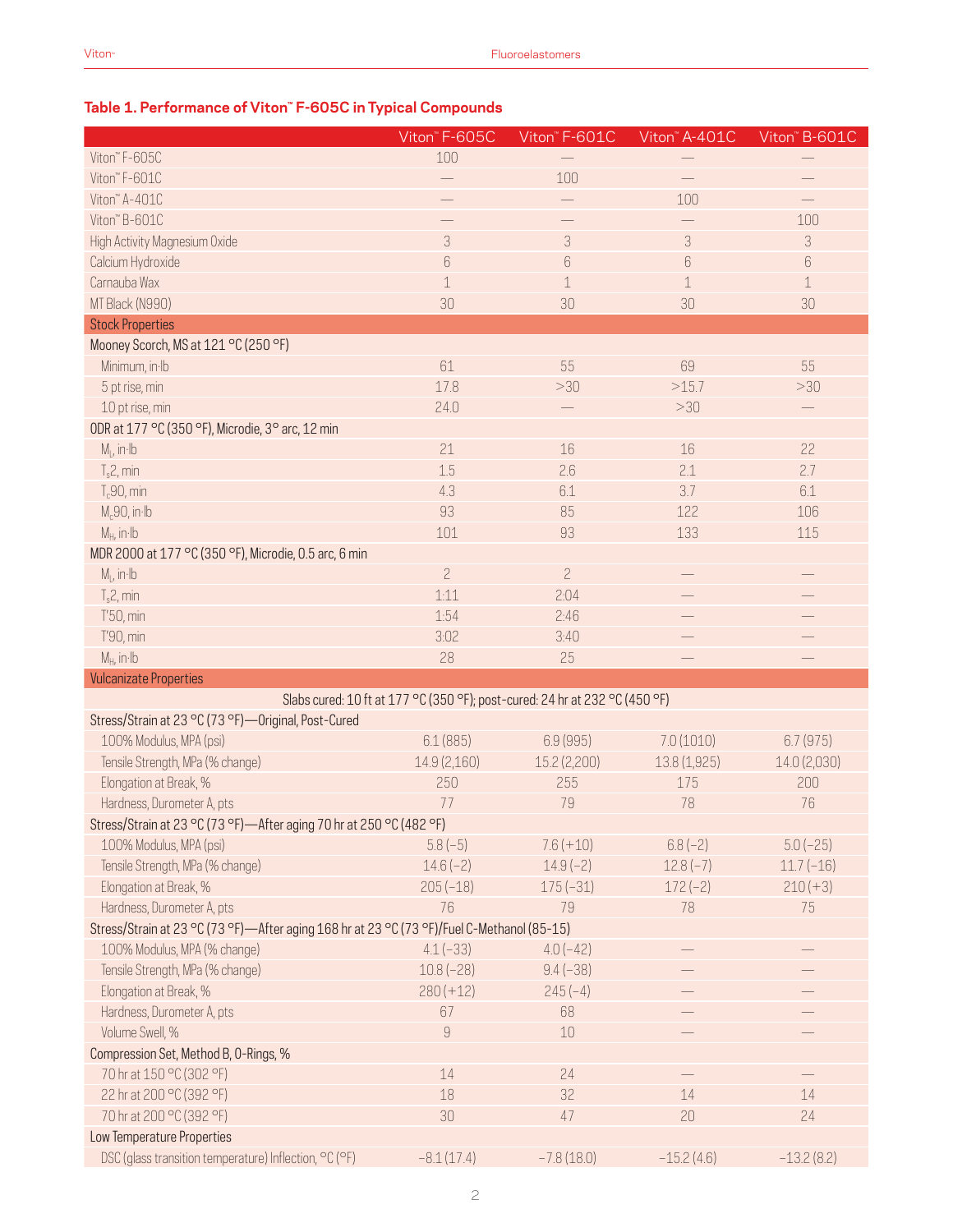## **Table 2. Performance of Viton™ F-605C in Ford Specification M2D401-A8**

|                                                                                                                      | Viton <sup>"</sup> F-605C | Viton" F-605C |                      |  |  |  |
|----------------------------------------------------------------------------------------------------------------------|---------------------------|---------------|----------------------|--|--|--|
| Viton" F-605C                                                                                                        | 100                       | 100           |                      |  |  |  |
| High Activity Magnesium Oxide                                                                                        | 3                         | 3             |                      |  |  |  |
| Calcium Hydroxide                                                                                                    | 6                         | 6             |                      |  |  |  |
| Nyad <sup>®</sup> 400                                                                                                | 28                        |               |                      |  |  |  |
| Ti-Pure" R-960                                                                                                       | $\mathbf 1$               |               |                      |  |  |  |
| AkronChem 414 Green                                                                                                  | $\,1\,$                   |               |                      |  |  |  |
| MT Black (N990)                                                                                                      |                           | 25            |                      |  |  |  |
| <b>Vulcanizate Properties</b>                                                                                        |                           |               | M2D401-A8 (green)    |  |  |  |
| Slabs cured: 10 ft at 177 °C (350 °F); post-cured: 24 hr at 232 °C (450 °F)                                          |                           |               |                      |  |  |  |
| Stress/Strain at 23 °C (73 °F) - Original, Post-Cured                                                                |                           |               |                      |  |  |  |
| Tensile Strength, MPa (psi)                                                                                          | 11.4(1,650)               | 12.8 (1,850)  | 10.0 min (1,450 min) |  |  |  |
| Elongation at Break, %                                                                                               | 270                       | 265           | 175 min              |  |  |  |
| Hardness, duromater A, pts                                                                                           | 71                        | 74            | $75 = 5$             |  |  |  |
| TR 10 (maximum, °C [°F])                                                                                             | $-6(21)$                  | $-7(19)$      | $-5(23)$             |  |  |  |
| Tear Strength, Die C                                                                                                 | 142                       | 168           | 80 min               |  |  |  |
| Stress/Strain at 23 °C (73 °F)-After aging 1,000 hr at 200 °C (392 °F)                                               |                           |               |                      |  |  |  |
| Tensile Strength, % change (max.)                                                                                    | $\cup$                    | $+11$         | ±20                  |  |  |  |
| Elongation at Break,% change (max.)                                                                                  | $-18$                     | $-9$          | ±20                  |  |  |  |
| Hardness, pts change                                                                                                 | $-1$                      | $+1$          | $\pm 5$              |  |  |  |
| Stress/Strain at 23 °C (73 °F)—After aging 336 hr at 60 °C (140 °F)/ASTM Reference Fuel C                            |                           |               |                      |  |  |  |
| Tensile Strength, % change (max.)                                                                                    | $-37$                     | $-20$         | $-60$                |  |  |  |
| Elongation at Break,% change (max.)                                                                                  | $-11$                     | $+6$          | $-40$                |  |  |  |
| Hardness, pts change                                                                                                 | $-12$                     | $-11$         | $-15$                |  |  |  |
| Volume Swell, %                                                                                                      | $+12$                     | $+12$         | $+15$                |  |  |  |
| Stress/Strain at 23 °C (73 °F)-After aging 336 hr at 60 °C (140 °F)/Oxidized Fuel (PN 180)                           |                           |               |                      |  |  |  |
| Tensile Strength, % change (max.)                                                                                    | $-58$                     | $-49$         | $-60$                |  |  |  |
| Elongation at Break,% change (max.)                                                                                  | $+35$                     | $+49$         | $-25$                |  |  |  |
| Hardness, pts change                                                                                                 | $-22$                     | $-23$         | $-25$                |  |  |  |
| Volume Swell, %                                                                                                      | $+23$                     | $+20$         | $+30$                |  |  |  |
| Stress/Strain at 23 °C (73 °F)—After aging 2,000 hr at 60 °C (140 °F)/ASTM Reference Fuel C-Methanol (50-50)         |                           |               |                      |  |  |  |
| Tensile Strength, % change (max.)                                                                                    |                           | $-44$         | $-60$                |  |  |  |
| Elongation at Break,% change (max.)                                                                                  |                           | $+22$         | $-40$                |  |  |  |
| Hardness, pts change                                                                                                 |                           | $-15$         | $-15$                |  |  |  |
| Volume Swell, %                                                                                                      |                           | $+19$         | $+25$                |  |  |  |
| Stress/Strain at 23 °C (73 °F)—After aging 2,000 hr at 60 °C (140 °F)/ASTM Reference Fuel C-Methanol-MTBE (65-20-15) |                           |               |                      |  |  |  |
| Tensile Strength, % change (max.)                                                                                    |                           | $-54$         | $-70$                |  |  |  |
| Elongation at Break,% change (max.)                                                                                  |                           | $+2$          | $-45$                |  |  |  |
| Hardness, pts change                                                                                                 |                           | $-20$         | $-25$                |  |  |  |
| Volume Swell, %                                                                                                      |                           | $+30$         | $+40$                |  |  |  |
| Compression Set, Method B, % Plied Discs                                                                             |                           |               |                      |  |  |  |
| 70 hr at 200 °C (392 °F)                                                                                             | 25                        | 25            | 35                   |  |  |  |